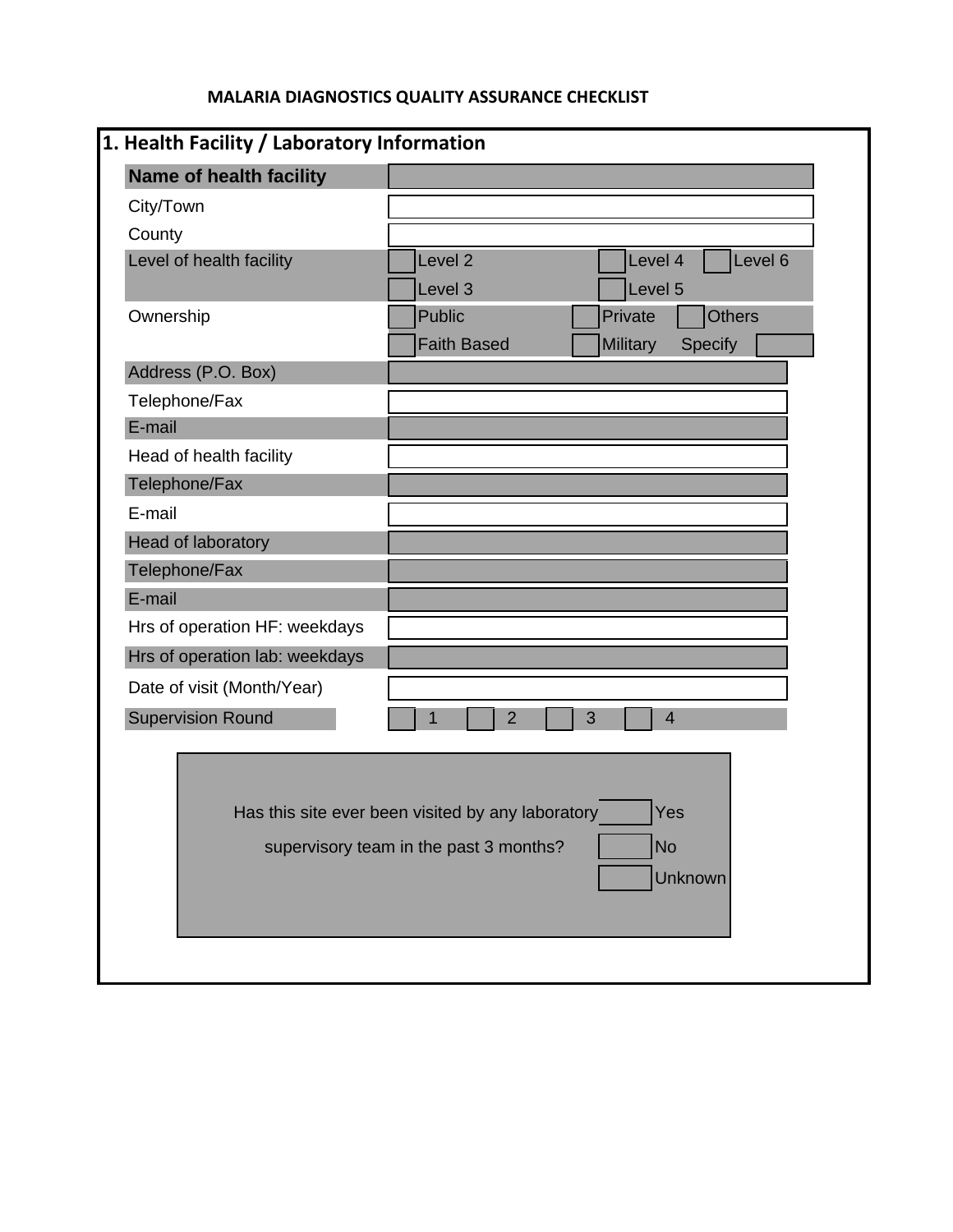| 2. Human Resources - Laboratory Staff                                             |                                                                                         |                     |                              |  |  |
|-----------------------------------------------------------------------------------|-----------------------------------------------------------------------------------------|---------------------|------------------------------|--|--|
|                                                                                   | Number of laboratory staff: Note the number of full-time, part-time or casual employees |                     |                              |  |  |
| Tick "N/A" if staff type is not employed at this facility                         |                                                                                         |                     |                              |  |  |
|                                                                                   |                                                                                         | Full-time Part-time | Casual<br>N/A                |  |  |
| Laboratory technologist                                                           |                                                                                         |                     |                              |  |  |
| Laboratory technician                                                             |                                                                                         |                     |                              |  |  |
| Students on attachment                                                            |                                                                                         |                     |                              |  |  |
| Number of staff above that perform malaria                                        |                                                                                         |                     |                              |  |  |
| diagnostics                                                                       |                                                                                         |                     |                              |  |  |
| Number of support staff                                                           |                                                                                         |                     |                              |  |  |
|                                                                                   |                                                                                         |                     |                              |  |  |
| 3. Refresher Training of Laboratory Staff                                         |                                                                                         |                     |                              |  |  |
| <b>Laboratory Staff</b>                                                           |                                                                                         |                     |                              |  |  |
| Number of laboratory staff who attended refresher training in                     |                                                                                         |                     | <b>Number trained</b>        |  |  |
| laboratory malaria diagnostics (microscopy, RDT) during the                       |                                                                                         |                     |                              |  |  |
| previous calendar year (January - December)                                       |                                                                                         |                     | No trainings attended (tick) |  |  |
| 1. Name of course attended or certification received                              |                                                                                         |                     |                              |  |  |
|                                                                                   |                                                                                         | <b>Date</b>         | <b>Duration in hours</b>     |  |  |
| Who provided the training?                                                        | (Month/Year)                                                                            |                     |                              |  |  |
|                                                                                   |                                                                                         |                     |                              |  |  |
| 2. Name of course attended or certification received                              |                                                                                         |                     |                              |  |  |
| Who provided the training?                                                        | (Month/Year)                                                                            | <b>Date</b>         | <b>Duration in hours</b>     |  |  |
|                                                                                   |                                                                                         |                     |                              |  |  |
| 3. Name of course attended or certification received                              |                                                                                         |                     |                              |  |  |
|                                                                                   |                                                                                         | <b>Date</b>         | <b>Duration in hours</b>     |  |  |
| Who provided the training?                                                        | (Month/Year)                                                                            |                     |                              |  |  |
|                                                                                   |                                                                                         |                     |                              |  |  |
| 4. Water and power supply                                                         |                                                                                         |                     |                              |  |  |
| Water Supply                                                                      |                                                                                         |                     |                              |  |  |
| <b>Rain water</b>                                                                 | Yes                                                                                     | No                  |                              |  |  |
| Well/Borehole<br>Creek/stream/river                                               | Yes<br>Yes                                                                              | <b>No</b><br>No     |                              |  |  |
| <b>Bottled water</b>                                                              | Yes                                                                                     | <b>No</b>           |                              |  |  |
| Is there any problem with water supply?                                           | Yes                                                                                     | <b>No</b>           |                              |  |  |
| Power supply                                                                      | Yes                                                                                     | No                  |                              |  |  |
| Main                                                                              | Yes                                                                                     | <b>No</b>           |                              |  |  |
| Generator                                                                         | Yes                                                                                     | <b>No</b>           |                              |  |  |
| Solar                                                                             | Yes                                                                                     | <b>No</b>           |                              |  |  |
| Fuctional back-up generator                                                       | Yes                                                                                     | <b>No</b>           |                              |  |  |
| Do power cuts interfere with the ability to perform laboratory malaria diagnosis? |                                                                                         |                     | <b>No</b><br>Yes             |  |  |
|                                                                                   |                                                                                         |                     |                              |  |  |
| Is the number of power sockets in the lab sufficient?                             |                                                                                         | Yes                 | <b>No</b>                    |  |  |
| Is there any problem with power supply?                                           |                                                                                         | Yes                 | No                           |  |  |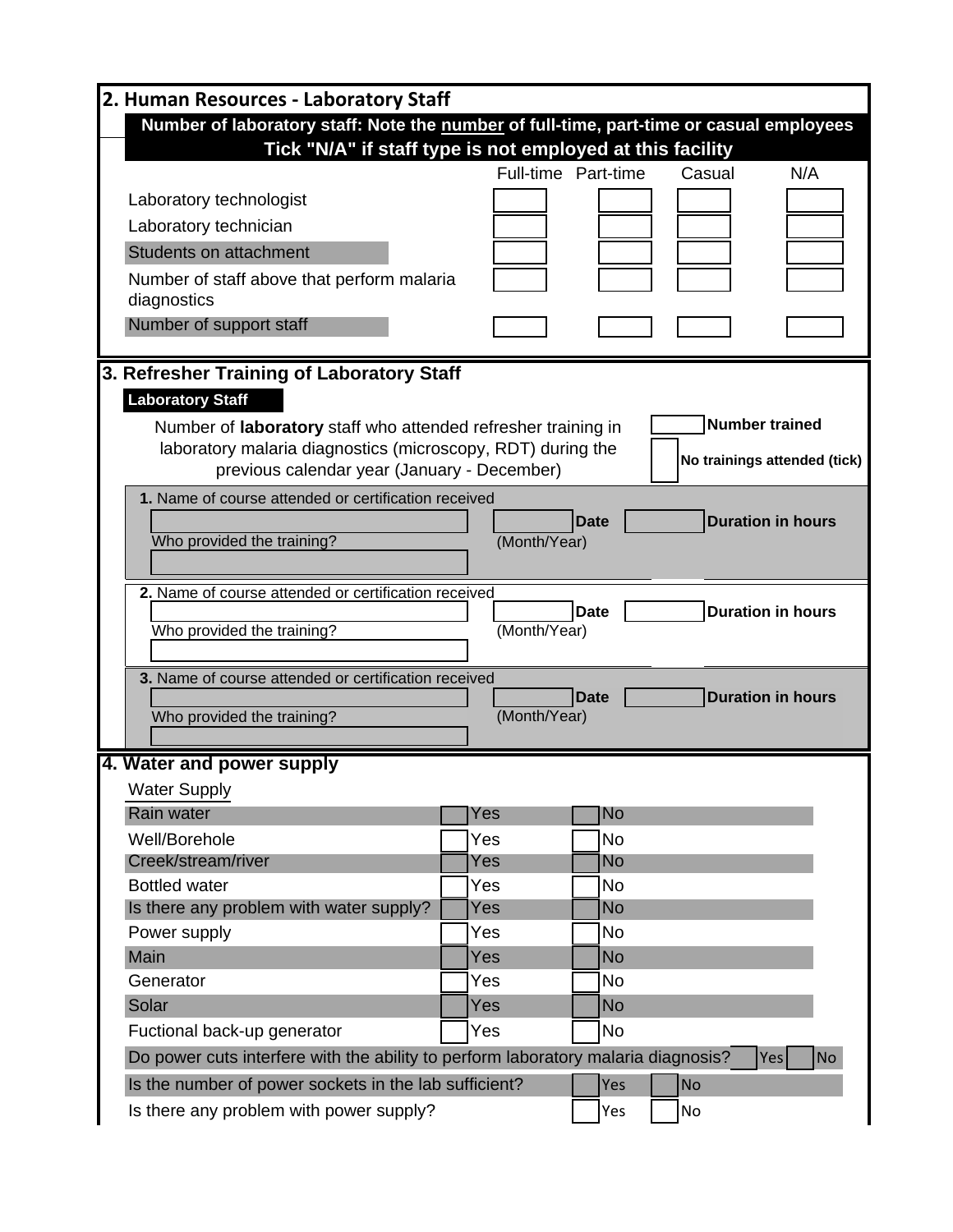| If yes comment                                                                                                                                                                            |                                                                |                             |                     |                          |  |       |                              |            |           |
|-------------------------------------------------------------------------------------------------------------------------------------------------------------------------------------------|----------------------------------------------------------------|-----------------------------|---------------------|--------------------------|--|-------|------------------------------|------------|-----------|
| 5. Laboratory Equipment                                                                                                                                                                   |                                                                |                             |                     |                          |  |       |                              |            |           |
|                                                                                                                                                                                           | Number of functional microscopes in use in the health facility |                             |                     |                          |  |       |                              |            |           |
|                                                                                                                                                                                           | Total number of microscopes (functional AND non-functional)    |                             |                     |                          |  |       |                              |            |           |
| Is care and maintenance of microscopes routinely done by laboratory staff?                                                                                                                |                                                                |                             |                     |                          |  |       |                              |            |           |
| Yes<br><b>No</b>                                                                                                                                                                          |                                                                | <b>Don't Know</b>           |                     |                          |  |       |                              |            |           |
| Is service and repairs of microscopes performed by engineers or contractors?                                                                                                              |                                                                |                             |                     |                          |  |       |                              | <b>Yes</b> | <b>No</b> |
| If yes, when was the last service or repair performed?                                                                                                                                    |                                                                |                             |                     |                          |  |       |                              |            |           |
| From the availbale records, what is the frequency of service/repairs?<br>Monthly<br><b>Frequency</b><br>Semi-annually<br><b>Quarterly</b><br>Annually<br><b>Unknown</b><br>Does not occur |                                                                |                             |                     |                          |  |       |                              |            |           |
| Date(Month/Year)<br>Comment                                                                                                                                                               |                                                                |                             |                     |                          |  |       |                              |            |           |
| Weighing scale<br>Functional                                                                                                                                                              |                                                                | Non-functional              |                     |                          |  |       |                              |            |           |
| Functional<br>pH meter                                                                                                                                                                    |                                                                | Non-functional              |                     |                          |  |       |                              |            |           |
|                                                                                                                                                                                           |                                                                |                             |                     |                          |  |       |                              |            |           |
| <b>6. Minor Laboratory Equipment</b>                                                                                                                                                      |                                                                |                             |                     |                          |  |       |                              |            |           |
| Tick the box that most closely approximates the number of items found in the lab                                                                                                          |                                                                |                             |                     |                          |  |       |                              |            |           |
| Staining racks                                                                                                                                                                            |                                                                | $\mathbf 0$                 |                     | $1 - 2$                  |  | $3-5$ | $6-9$                        | $10+$      |           |
| <b>Staining vessels</b>                                                                                                                                                                   |                                                                | $\mathbf 0$                 |                     | $1 - 2$                  |  | $3-5$ | $6-9$                        | $10+$      |           |
| Slide drying racks                                                                                                                                                                        |                                                                | $\overline{0}$              |                     | $1 - 2$                  |  | $3-5$ | $6 - 9$                      | $10+$      |           |
| <b>Pipettes</b>                                                                                                                                                                           |                                                                | 0                           |                     | $1 - 2$                  |  | $3-5$ | $6 - 9$                      | $10+$      |           |
| <b>Timers</b>                                                                                                                                                                             |                                                                | $\overline{0}$              |                     | $1 - 2$                  |  | $3-5$ | $6-9$                        | $10+$      |           |
| Tally counters                                                                                                                                                                            |                                                                | 0                           |                     | $1 - 2$                  |  | $3-5$ | $6-9$                        | $10+$      |           |
| Slides storage boxes                                                                                                                                                                      |                                                                | $\overline{0}$              |                     | $1 - 2$                  |  | $3-5$ | $6-9$                        | $10+$      |           |
| Graduated cyclinder (50-500mL)                                                                                                                                                            |                                                                | 0                           |                     | $1 - 2$                  |  | $3-5$ | $6-9$                        | $10+$      |           |
| Calculators                                                                                                                                                                               |                                                                | $\overline{0}$              |                     | $1 - 2$                  |  | $3-5$ | $6-9$                        | $10+$      |           |
| 7. Stock-outs                                                                                                                                                                             |                                                                |                             |                     |                          |  |       |                              |            |           |
| Did this laboratory experience a stock-out lasting 7 or more<br>Yes                                                                                                                       |                                                                |                             |                     |                          |  |       |                              |            |           |
| consecutive days during the last three months that prevented the<br><b>No</b>                                                                                                             |                                                                |                             |                     |                          |  |       |                              |            |           |
|                                                                                                                                                                                           | laboratory from performing malaria diagnostics?<br>Unkwnown    |                             |                     |                          |  |       |                              |            |           |
| If this facility experienced a stock-out, please tick which materials listed below were out of stock                                                                                      |                                                                |                             |                     |                          |  |       |                              |            |           |
| Out of stock<br><b>RDTs</b><br>Out of stock<br>Microscope Slides                                                                                                                          |                                                                |                             | Lancets<br>Methanol |                          |  |       | Out of stock<br>Out of stock |            |           |
| Immersion oil<br>Out of stock                                                                                                                                                             |                                                                |                             |                     | Ethanol (96% methylated) |  |       | Out of stock                 |            |           |
| Out of stock<br>Pensils                                                                                                                                                                   |                                                                | Soap                        |                     |                          |  |       | Out of stock                 |            |           |
| Out of stock<br>Gloves                                                                                                                                                                    |                                                                |                             |                     | Detergents               |  |       | Out of stock                 |            |           |
| Out of stock<br>pH paper                                                                                                                                                                  |                                                                |                             |                     | <b>Disinfectants</b>     |  |       | Out of stock                 |            |           |
| Out of stock<br>Giemsa stain A                                                                                                                                                            |                                                                | Out of stock<br>Lens tissue |                     |                          |  |       |                              |            |           |
| Out of stock<br>Field stain A                                                                                                                                                             |                                                                |                             |                     | Lens cleaning fluid      |  |       | Out of stock                 |            |           |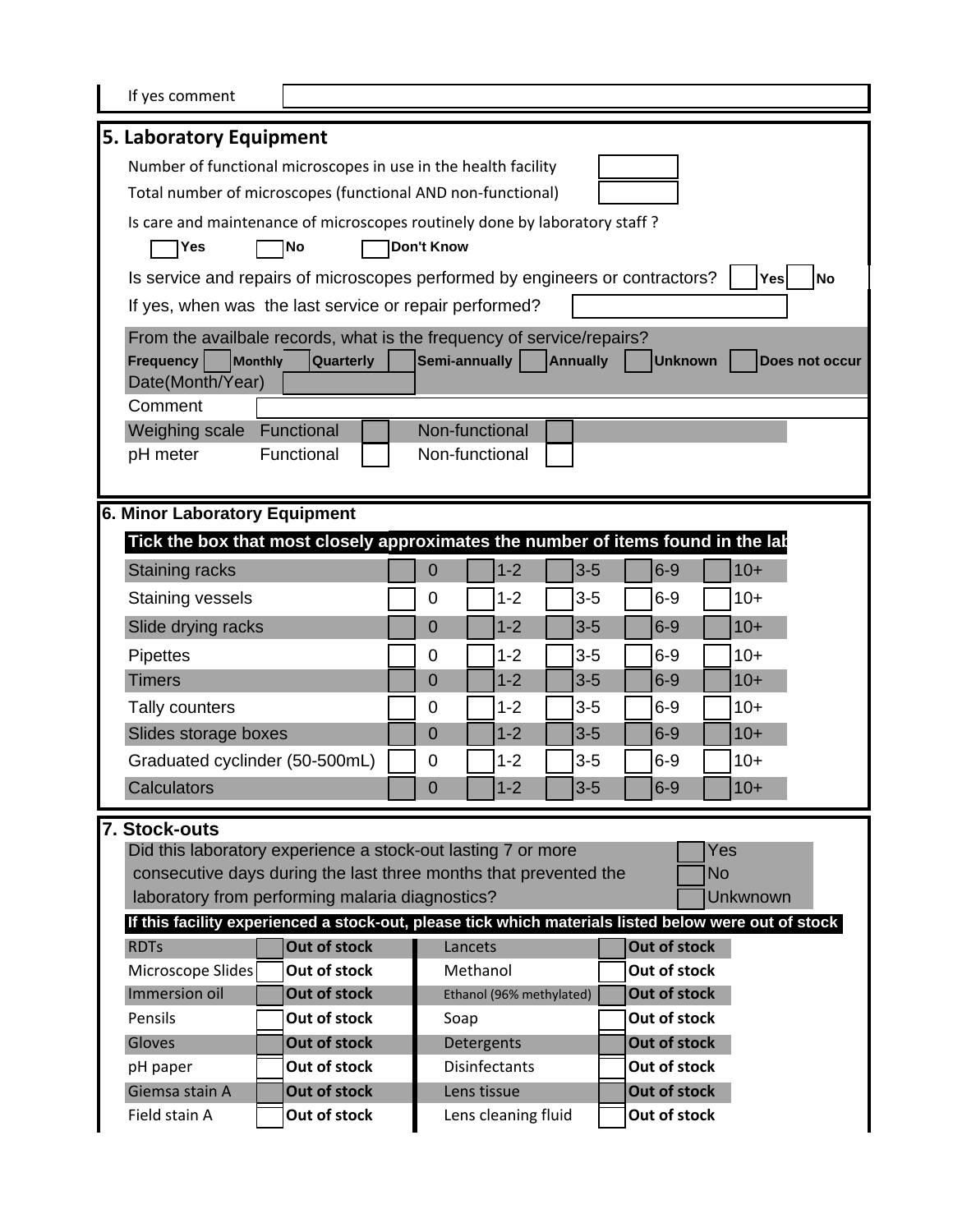| Field stain B                        | Out of stock                                                                            | Cotton wool |                        | Out of stock                             |                      |
|--------------------------------------|-----------------------------------------------------------------------------------------|-------------|------------------------|------------------------------------------|----------------------|
| Filter papers                        | Out of stock                                                                            | Gauze       |                        | Out of stock                             |                      |
| Cont' of No.7                        |                                                                                         |             |                        |                                          |                      |
|                                      | What is the primary source of this facility's laboratory supplies and consumables?      |             |                        |                                          |                      |
| 1. Hospital procurement              |                                                                                         |             |                        |                                          |                      |
| 2. Direct purchase from vendors      |                                                                                         |             |                        |                                          |                      |
|                                      | What procedure does this facility use to order laboratory                               |             |                        |                                          |                      |
|                                      | consumables, reagents and chemicals?                                                    |             |                        |                                          |                      |
| 1. Tendering<br>2. Cash              |                                                                                         |             |                        |                                          |                      |
|                                      | 3. Central pulling system (District/National)                                           |             |                        |                                          |                      |
| 4.Others/Specify                     |                                                                                         |             |                        |                                          |                      |
|                                      |                                                                                         |             |                        |                                          |                      |
| 8. Malaria Reference Materials       |                                                                                         |             |                        |                                          |                      |
|                                      | Only tick "YES" if you can verify that the following materials are physically available |             |                        |                                          |                      |
| <b>Standard Operating Procedures</b> |                                                                                         |             |                        |                                          |                      |
| Collection of blood sample           |                                                                                         | Yes         | <b>No</b>              | If "yes", location                       |                      |
| Preparation of buffered water        | Preparation of thick and thin blood films                                               | Yes<br>Yes  | <b>No</b><br><b>No</b> | If "yes", location<br>If "yes", location |                      |
|                                      |                                                                                         |             |                        |                                          |                      |
| Preparation of Giemsa stain          |                                                                                         | Yes         | No                     | If "yes", location                       |                      |
| Preparation of Field stain           |                                                                                         | Yes         | <b>No</b>              | If "yes", location                       |                      |
|                                      | Staining thick/thin blood films with Giems Yes                                          | Yes         | <b>No</b>              | If "yes", location                       |                      |
| <b>Examination and reporting</b>     |                                                                                         |             | <b>No</b>              | If "yes", location                       |                      |
| Slide selection for QC               |                                                                                         | Yes         | No                     | If "yes", location                       |                      |
|                                      | Use, care and maintenance of microscop Yes                                              |             | No                     | If "yes", location                       |                      |
|                                      | Use of Rapid Diagnostic Tests (RDTs)<br>If "yes", location<br><b>No</b><br>Yes          |             |                        |                                          |                      |
|                                      | Have the SOPs been updated within the past 12 months?                                   |             |                        | Yes<br><b>No</b>                         | Unknown              |
|                                      |                                                                                         |             |                        |                                          |                      |
| <b>Policies/Guidelines</b>           |                                                                                         |             |                        |                                          |                      |
| <b>Malaria Policy</b>                | National Guidelines for Laboratory Diagnosis of Malaria                                 |             |                        |                                          |                      |
|                                      | Guidelines for Diagnosis, Treatment and Prevention of Malaria in Kenya                  |             |                        |                                          |                      |
| Malaria Quality Assurance Manual     |                                                                                         |             |                        |                                          |                      |
| Others/Specify                       |                                                                                         |             |                        |                                          |                      |
| <b>Bench / Job Aids</b>              |                                                                                         |             |                        |                                          |                      |
| Malaria microscopy images            |                                                                                         | Yes         | <b>No</b>              | If "yes", location                       |                      |
| Sample collection                    |                                                                                         | Yes         | No                     | If "yes", location                       |                      |
| Smear preparation<br>Staining        |                                                                                         | Yes<br>Yes  | No<br><b>No</b>        | If "yes", location<br>If "yes", location |                      |
| Smear examination and reporting      |                                                                                         | Yes         | <b>No</b>              | If "yes", location                       |                      |
| Slide selection and validation       |                                                                                         | Yes         | No                     | If "yes", location                       |                      |
| <b>Malaria RDTs</b>                  |                                                                                         | Yes         | No                     | If "yes", location                       |                      |
|                                      | Have the bench/job aids been updated within past 12 months?                             |             |                        | Yes                                      | Unknown<br><b>No</b> |
|                                      |                                                                                         |             |                        |                                          |                      |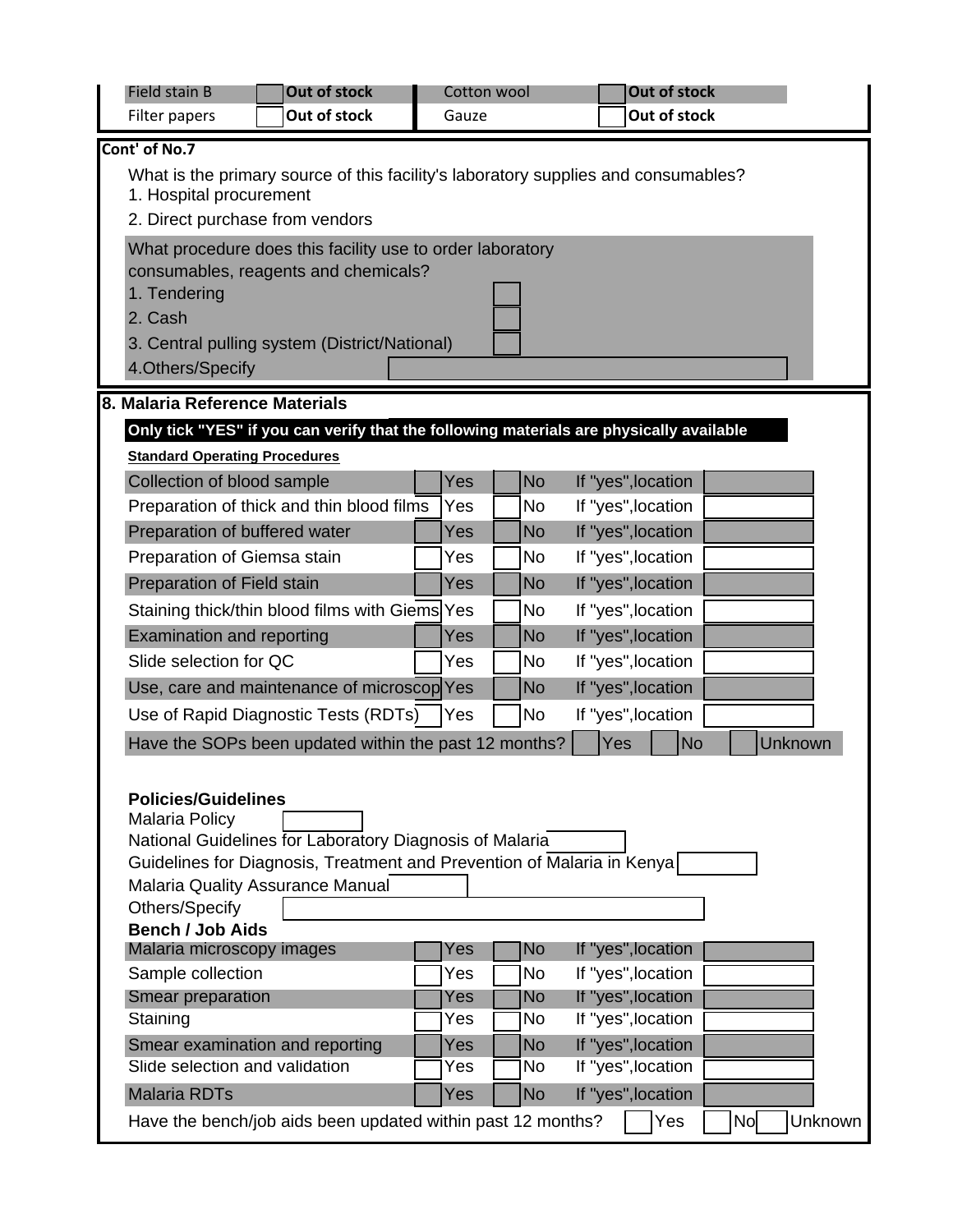| 9. Internal Quality Assurance                                                                            |  |  |  |  |  |
|----------------------------------------------------------------------------------------------------------|--|--|--|--|--|
| Are positive control slides available for testing new batches of stain? yes<br>Unknown<br>N <sub>o</sub> |  |  |  |  |  |
| Are standards used to calibrate pH meter?<br>Unknown<br><b>No</b><br>yes                                 |  |  |  |  |  |
| Are stained slides rechecked by a person in the laboratory?<br>Unknown<br><b>No</b><br>yes               |  |  |  |  |  |
| Are results from QA exercises recorded in a register?<br>Unknown<br><b>No</b><br>yes                     |  |  |  |  |  |
| Are slides stored for rereading?<br>Unknown<br><b>No</b><br>yes                                          |  |  |  |  |  |
| Are slides stored in slide boxes?<br>Unknown<br>No<br>yes                                                |  |  |  |  |  |
| 10. External Quality Assurance                                                                           |  |  |  |  |  |
| Does the laboratory participate in a malaria EQA scheme?                                                 |  |  |  |  |  |
| <b>No</b><br>Yes<br><b>Name/affiliation of monitors</b><br>Date of last validation<br>(Month/Year)       |  |  |  |  |  |
| Does the laboratory participate in any other EQA schemes (HIV/TB or others)?                             |  |  |  |  |  |
| <b>No</b><br>Yes<br>Date of last validation                                                              |  |  |  |  |  |
| (Month/Year)<br><b>Name/affiliation of monitors</b>                                                      |  |  |  |  |  |
| Does the laboratory receive feedback for its EQA schemes?<br><b>No</b><br><b>Unknown</b><br>Yes          |  |  |  |  |  |
| 11. Turnaround Time for Malaria Test Results                                                             |  |  |  |  |  |
| <b>Turnaround time in minutes</b><br><b>Test type</b>                                                    |  |  |  |  |  |
| <b>RDT</b><br><b>Blood Slide</b><br>1.                                                                   |  |  |  |  |  |
| <b>RDT</b><br><b>Blood Slide</b><br>2.                                                                   |  |  |  |  |  |
| <b>Blood Slide</b><br><b>RDT</b><br>3.                                                                   |  |  |  |  |  |
| Average turnaround<br>Average turnaround                                                                 |  |  |  |  |  |
| time in minutes: RDT<br>time in minutes: BS                                                              |  |  |  |  |  |
|                                                                                                          |  |  |  |  |  |
| 12. Observation: Preparation of thick and thin blood smears<br><b>Observation 1</b>                      |  |  |  |  |  |
| Procedure                                                                                                |  |  |  |  |  |
| <b>Steps Correct</b><br>Comments                                                                         |  |  |  |  |  |
|                                                                                                          |  |  |  |  |  |
| 1. Patient preparation [6]                                                                               |  |  |  |  |  |
| 2. Specimen collection (finger stick) [5]                                                                |  |  |  |  |  |
| 3. Specimen collection (venipuncture) [7]                                                                |  |  |  |  |  |
| 4. Spreading thin films [6]                                                                              |  |  |  |  |  |
| 5. Spreading thick films [5]                                                                             |  |  |  |  |  |
| Indicate the stain used<br>6. Labeling [1]                                                               |  |  |  |  |  |
| 7. Disposal of infectious material [2]<br><b>Giemsa</b>                                                  |  |  |  |  |  |
| 8. Slide drying [1]<br><b>Field</b>                                                                      |  |  |  |  |  |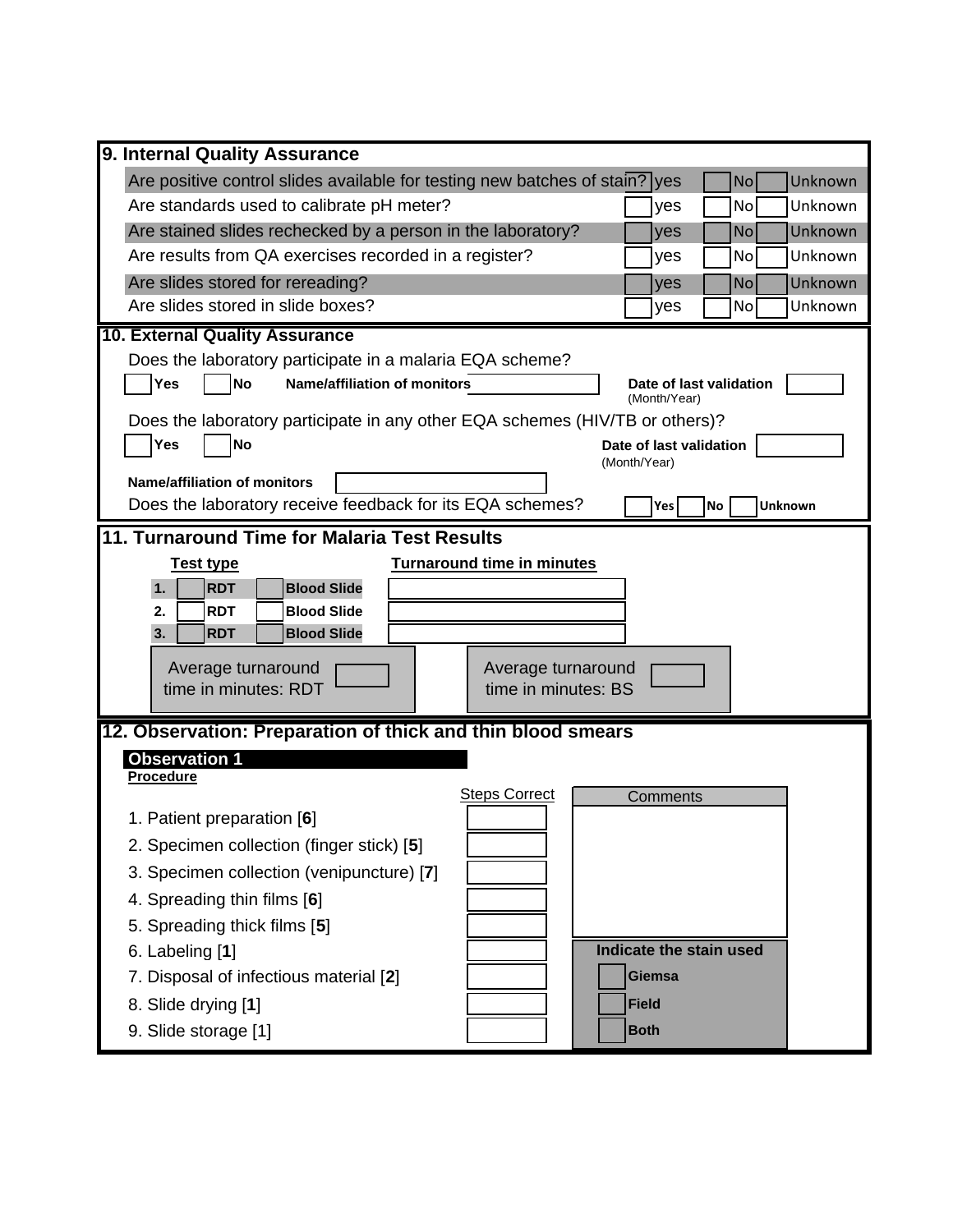| 13. Observation: Staining and Reading of Thick and Thin Blood Films                                                       |                         |
|---------------------------------------------------------------------------------------------------------------------------|-------------------------|
| <b>Observation 1</b>                                                                                                      |                         |
| <b>Procedure</b><br><b>Tasks Correct</b>                                                                                  | Comments                |
| 1. Preparation of of Giemsa working solution [3]                                                                          |                         |
| 2a. Giemsa staining procedure[4]                                                                                          |                         |
| 2b. Field staining procedure [5]                                                                                          |                         |
| 3. Slide drying [1]                                                                                                       |                         |
| 4. Slide examination [5]                                                                                                  |                         |
| 5. Result reporting [4]                                                                                                   | Indicate the stain used |
| 6. Slide cleaning, slide & microscope storage [4]                                                                         | <b>Giemsa</b>           |
|                                                                                                                           | <b>Field</b>            |
|                                                                                                                           | <b>Both</b>             |
|                                                                                                                           |                         |
| 14. Observation: RDT                                                                                                      |                         |
| <b>Observation 1</b>                                                                                                      |                         |
| <b>Tasks Correct</b><br><b>Procedure</b>                                                                                  |                         |
| 1. RDT preparation [6]                                                                                                    | <b>Comments</b>         |
| 2. Patient preparation [5]                                                                                                |                         |
| 3. Blood collection + dispensing [5]                                                                                      |                         |
| 4. RDT procedure + reading results [5]                                                                                    |                         |
| 5. Recording results [2]                                                                                                  |                         |
| 6. Disposal of infectious material [2]                                                                                    |                         |
|                                                                                                                           |                         |
| <b>15. Laboratory Safety Practices</b><br>1. Is there an SOP for PEP?                                                     |                         |
| Yes<br>2. Is there an SOP for infection prevention?<br>Yes                                                                | No<br>No                |
| 3. Are there MSDSs in the laboratory?<br>Yes                                                                              | No                      |
|                                                                                                                           |                         |
| 4. Are PPE worn during laboratory procedures?<br>Yes                                                                      | No                      |
| 5. Are wastes segregated and disposed appropriately?<br>Yes<br>6. Are waste disposal containers correctly labeled?<br>Yes | No<br>No                |
|                                                                                                                           |                         |
| 16. Issues Identified and Recommendations<br><b>Guidance for the Outreach Training and Support Supervision Report</b>     |                         |
| Please attach a copy of your summary report to the completed OJT checklist(s) and present                                 |                         |
| to NPHLS/NMRL/DOMC                                                                                                        |                         |
| No more than 1-2 pages - preferably typed, otherwise hand written in pen                                                  |                         |
| <b>General Information</b><br>I.<br>Include the name(s) of the Supervisor(s) conducting the site visit                    |                         |
|                                                                                                                           |                         |
| Include the names of the facilities being visited<br>Include the dates of the visits                                      |                         |
| II. Narrative                                                                                                             |                         |
| describe specific corrective action taken during your visit;<br>а.                                                        |                         |
| b. present overall comments and impressions on the state of the facility, staffing, training,                             |                         |
| quality assurance, and documentation                                                                                      |                         |
| c. present challenges faced by the laboratory staff and briefly report on their impressions                               |                         |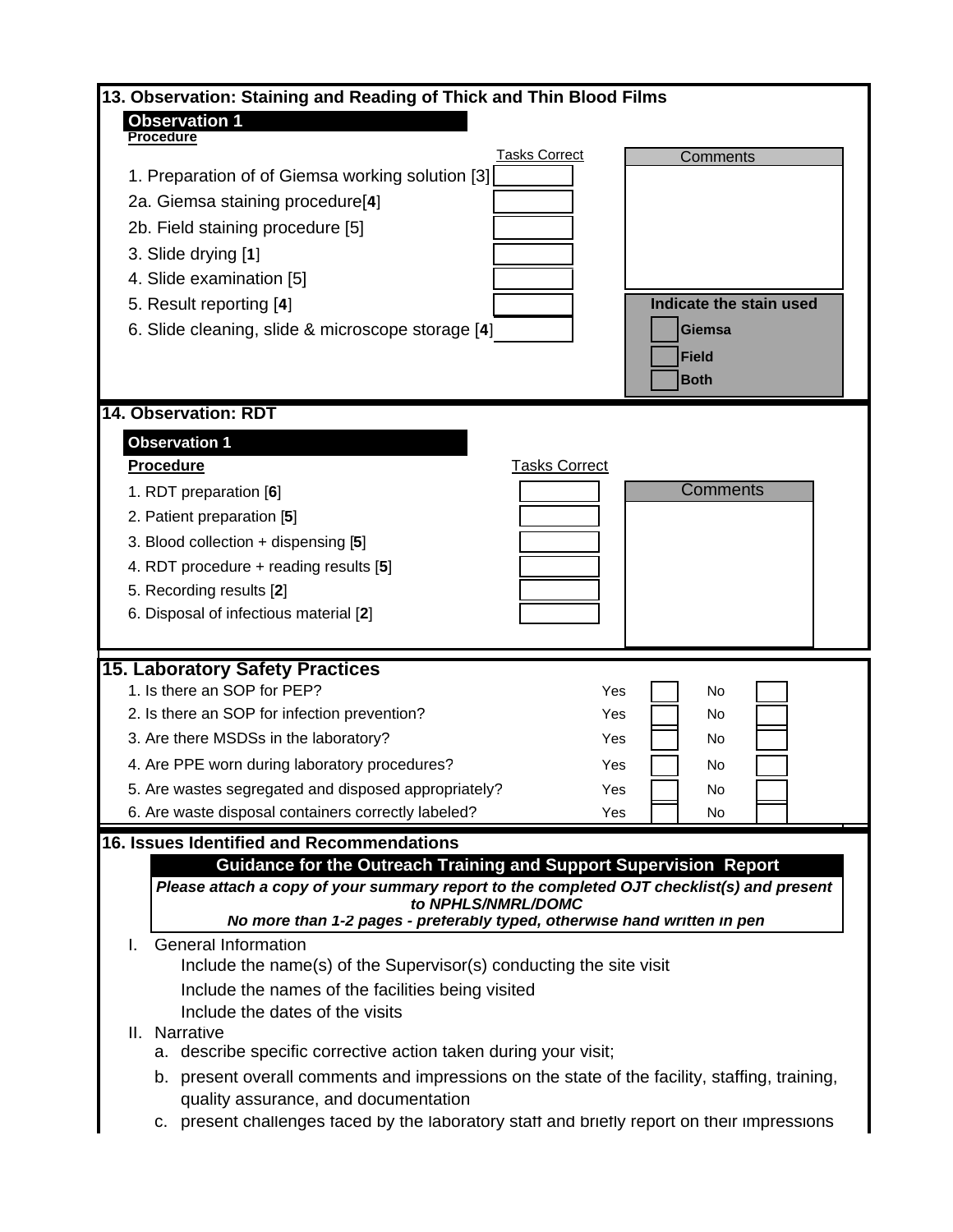| of the OTSS process                                                        | d. propose recommendations for improvement |                                 |                        |                 |                                  |
|----------------------------------------------------------------------------|--------------------------------------------|---------------------------------|------------------------|-----------------|----------------------------------|
| 17. Signatures                                                             |                                            |                                 |                        |                 |                                  |
| Head of health facility                                                    |                                            |                                 | Supervisor             |                 |                                  |
|                                                                            |                                            |                                 |                        |                 |                                  |
|                                                                            |                                            |                                 |                        |                 | Supervisor's place of employment |
| Head of laboratory                                                         |                                            |                                 | Tel                    |                 | E-mail                           |
| Signature                                                                  | Date                                       |                                 | Signature              |                 | <b>Date</b>                      |
| Malaria Slide Validation _For QA Officers and Reference Laboratory Centers |                                            |                                 |                        | Parasites/uL    |                                  |
| <b>Lab Results</b>                                                         | <b>Ref Lab Results</b>                     | <b>Agreement / Disagreement</b> |                        | Lab             | <b>Ref Lab</b>                   |
| Pos<br><b>Neg</b><br>1.                                                    | Neg<br>Pos                                 | <b>TP</b><br><b>FP</b>          | <b>TN</b><br><b>FN</b> |                 |                                  |
| Pos<br><b>Neg</b><br>2.                                                    | Pos<br>Neg                                 | TP<br><b>FP</b>                 | <b>TN</b><br>FN        |                 |                                  |
| 3.<br>Pos<br><b>Neg</b>                                                    | Pos<br><b>Neg</b>                          | <b>TP</b><br><b>FP</b>          | <b>TN</b><br><b>FN</b> |                 |                                  |
| Pos<br>Neg<br>4.                                                           | Pos<br><b>Neg</b>                          | <b>TP</b><br><b>FP</b>          | <b>TN</b><br>FN        |                 |                                  |
| Pos<br>5.<br><b>Neg</b>                                                    | Neg<br>Pos                                 | <b>TP</b><br><b>FP</b>          | FN<br><b>TN</b>        |                 |                                  |
| Pos<br>Neg<br>6.                                                           | Neg<br>Pos                                 | <b>TP</b><br><b>FP</b>          | TN  <br>FN             |                 |                                  |
| Pos<br><b>Neg</b><br>7.                                                    | Pos<br>Neg                                 | <b>TP</b><br><b>FP</b>          | FN<br><b>TN</b>        |                 |                                  |
| Pos<br>Neg<br>8.                                                           | Pos<br>Neg                                 | <b>TP</b><br><b>FP</b>          | FN<br>TN               |                 |                                  |
| Pos<br>9.<br><b>Neg</b>                                                    | Neg<br>Pos                                 | <b>TP</b><br><b>FP</b>          | FN<br><b>TN</b>        |                 |                                  |
| Pos<br>Neg<br>10.                                                          | Pos<br><b>Neg</b>                          | <b>TP</b><br><b>FP</b>          | <b>FN</b><br><b>TN</b> |                 |                                  |
| <b>Total TP</b>                                                            | <b>Total FP</b>                            | <b>Total TN</b>                 |                        | <b>Total FN</b> |                                  |

Total number of slides agreed (total TP + total TN)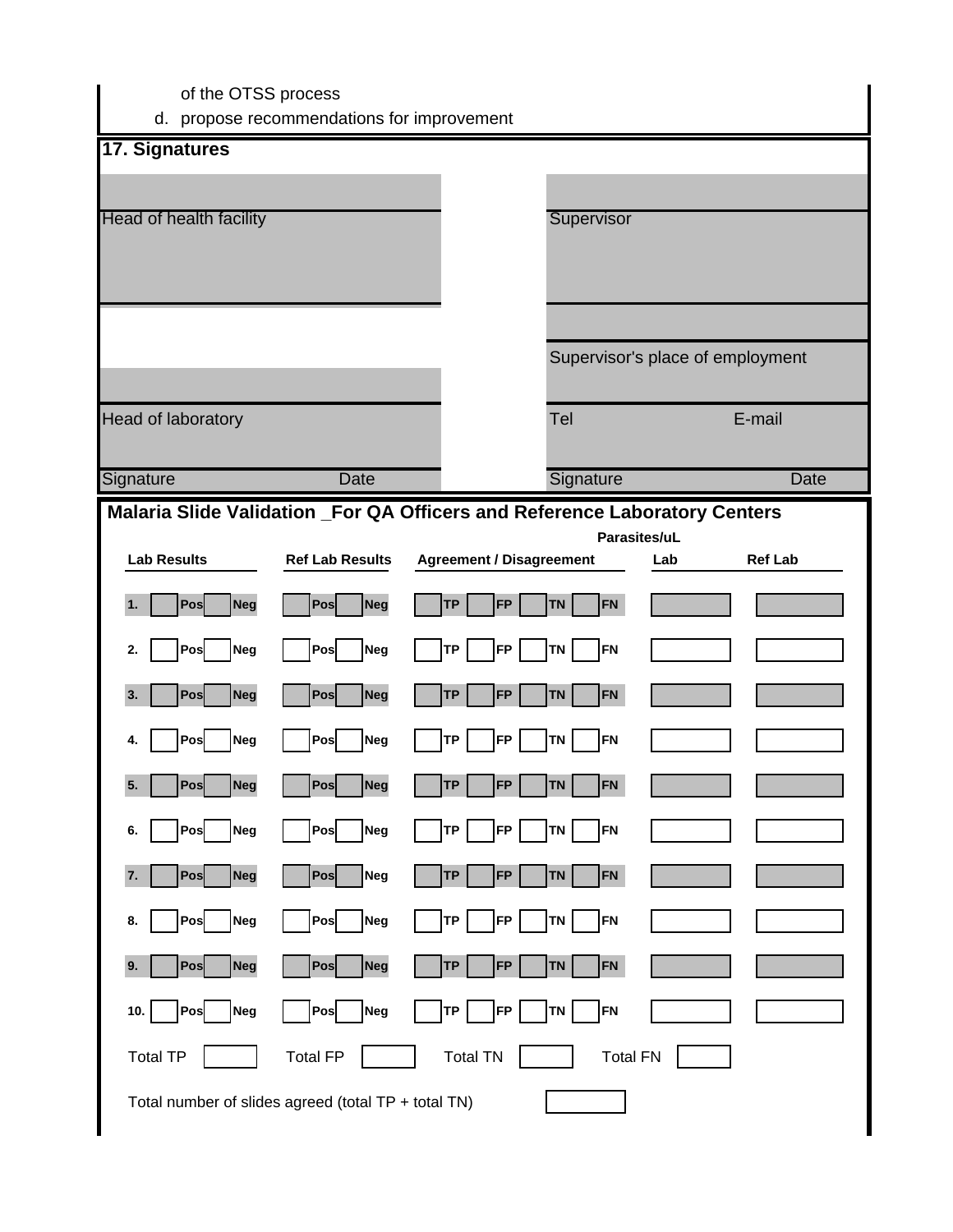| <b>Refer to Laboratory Register</b> | <b>Refer to Laboratory Register</b> |
|-------------------------------------|-------------------------------------|
| <b>Microscopy</b>                   | <b>RDTs</b>                         |
| Date (Month/Year)                   | Date (Month/Year)                   |
| Number of blood slides examined     | Number of RDTs tested               |
| Number of positive blood slides     | Number of positive RDT              |

| <b>Prescriber Adherence with Negative Malarial Tests</b>                                      |                                |                             |  |  |  |
|-----------------------------------------------------------------------------------------------|--------------------------------|-----------------------------|--|--|--|
| <b>Test type</b>                                                                              | <b>Antimalarial prescribed</b> |                             |  |  |  |
| <b>Blood Slide</b><br><b>RDT</b><br>1.                                                        | Yes<br><b>No</b>               | If prescribed, name of drug |  |  |  |
| <b>RDT</b><br><b>Blood Slide</b><br>2.                                                        | <b>No</b><br>Yes               | If prescribed, name of drug |  |  |  |
| <b>RDT</b><br><b>Blood Slide</b><br>3.                                                        | <b>No</b><br>Yes               | If prescribed, name of drug |  |  |  |
| <b>RDT</b><br><b>Blood Slide</b><br>4.                                                        | <b>No</b><br>Yes               | If prescribed, name of drug |  |  |  |
| 5.<br><b>RDT</b><br><b>Blood Slide</b>                                                        | <b>No</b><br><b>Yes</b>        | If prescribed, name of drug |  |  |  |
| <b>Blood Slide</b><br><b>RDT</b><br>6.                                                        | <b>No</b><br>Yes               | If prescribed, name of drug |  |  |  |
| 7.<br><b>RDT</b><br><b>Blood Slide</b>                                                        | <b>No</b><br><b>Yes</b>        | If prescribed, name of drug |  |  |  |
| <b>Blood Slide</b><br><b>RDT</b><br>8.                                                        | <b>No</b><br>Yes               | If prescribed, name of drug |  |  |  |
| <b>Blood Slide</b><br>9.<br><b>RDT</b>                                                        | <b>Yes</b><br><b>No</b>        | If prescribed, name of drug |  |  |  |
| <b>RDT</b><br><b>Blood Slide</b><br>10.                                                       | <b>No</b><br>Yes               | If prescribed, name of drug |  |  |  |
| Total number of negative RDTs                                                                 |                                |                             |  |  |  |
| Total number of negative blood slides                                                         |                                |                             |  |  |  |
| Total number of patients with a negative malaria test and an antimalarial medicine prescribed |                                |                             |  |  |  |